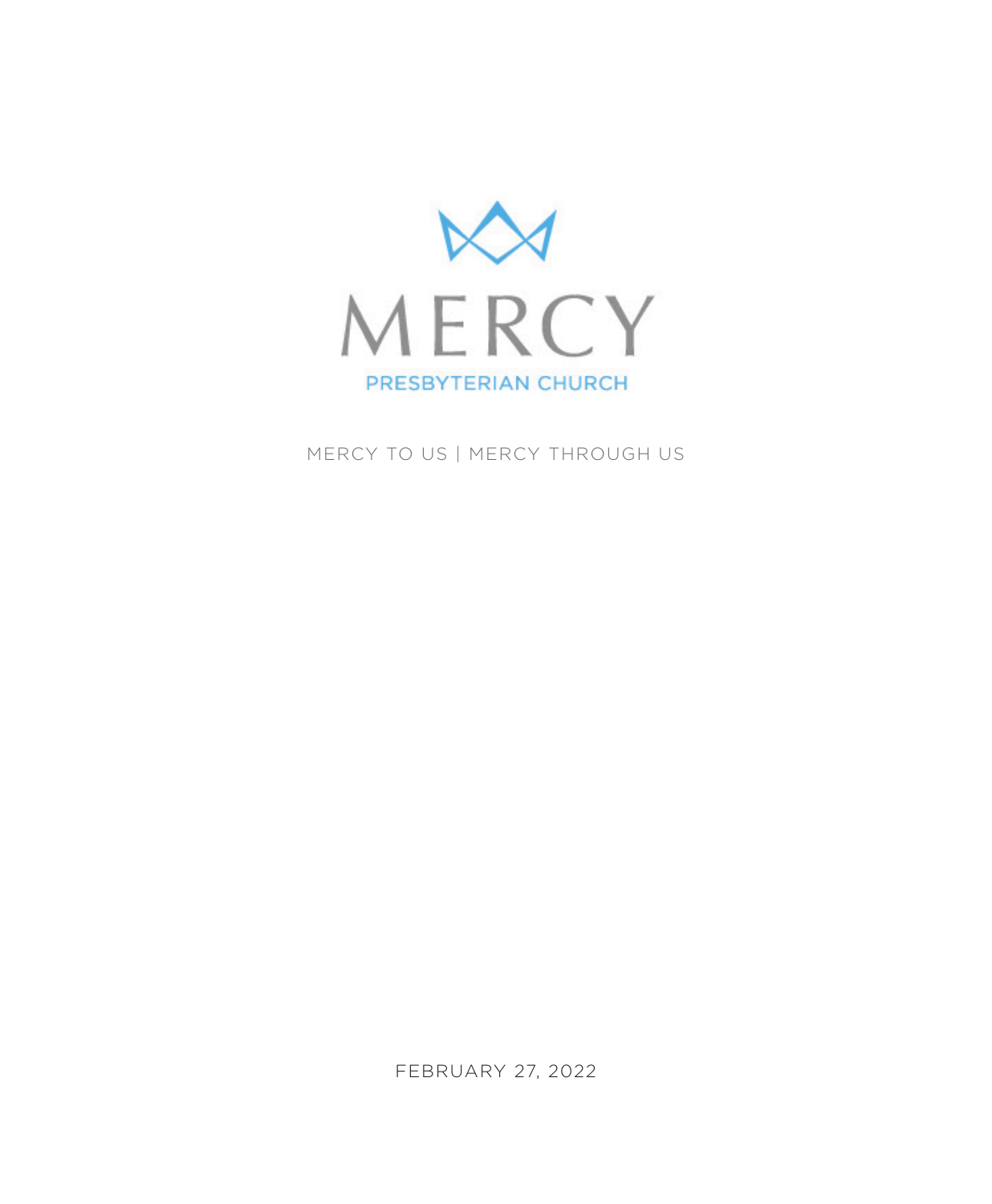## *Welcome to Mercy Presbyterian Church*

Thank you for joining us in worship today. If you are visiting with us, we are delighted that you have chosen to be with us and our desire is to be a blessing to you. Our prayer is that God will transform our lives and enable us to live for His glory and the good of the world. We would love to get to know you better and answer any questions you may have. Please share your information with us by emailing us at church@mercydallas.com.

## *Our Worship*

You will notice that we follow a thoughtful and connected rhythm in our worship, called liturgy. The order of our worship reflects the work of the gospel in our hearts. In worship, we come together to tell the story of the gospel by the structure of our worship, the content of our worship, and the way that we worship.

## *Parents of Young Children*

We believe the church is for all people, young and old, and want Mercy to be a church where children are seen, heard, and loved. We invite you to involve your children in our service, help them understand what is going on, sing the songs with you, and participate in worship. Children learn how to worship by imitating you. We say and sing parts of our worship service every week in order to help our young children to participate. Children's bulletins with coloring activities are available by the door to the sanctuary. Nursery is also available for babies and toddlers.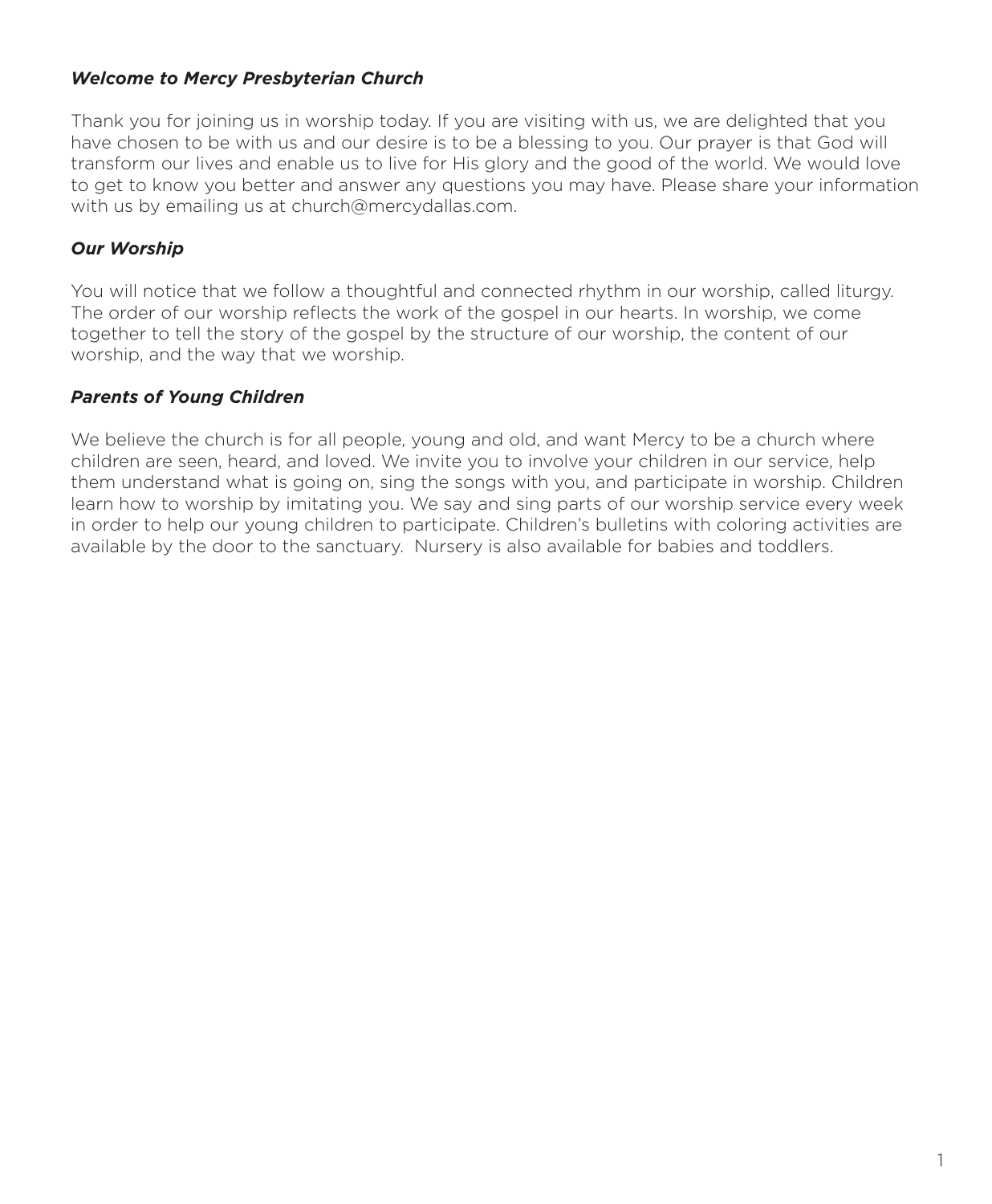

ORDER OF WORSHIP The Lord's Day | February 27, 2022

## REFLECTION

*Not that I have already obtained this or am already perfect, but I press on to make it my own, because Christ Jesus has made me his own. Brothers, I do not consider that I have made it my own. But one thing I do: forgetting what lies behind and straining forward to what lies ahead. I press on toward the goal for the prize of the upward call of God in Christ Jesus.* 

 *- Philippians 3:12-14*

INVOCATION | *We pray for God's presence, power and blessing in worship*

CALL TO WORSHIP | *God invites us into His presence to worship Him* 

*Psalm 135: 1-6*

Praise the Lord! Praise the name of the Lord, give praise, O servants of the Lord,

# Who stand in the house of the Lord, in the courts of the house of our God!

Praise the Lord, for the Lord is good; sing to his name, for it is pleasant!

# For the Lord has chosen Jacob for himself, Israel as his own possession.

For I know that the Lord is great, and that our Lord is above all gods.

# Whatever the Lord pleases, he does, in heaven and on earth, in the seas and all deeps.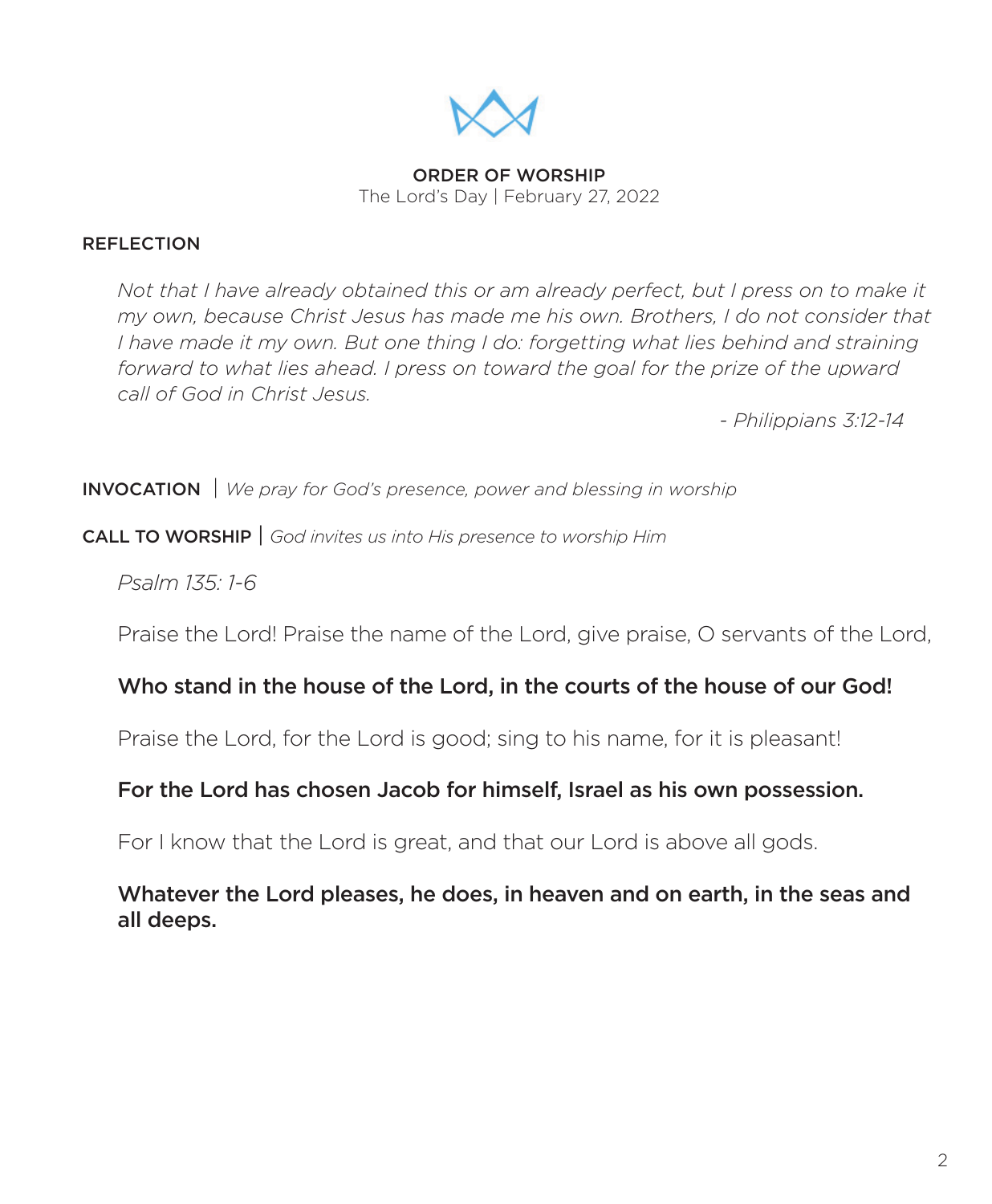## HYMN OF ADORATION | *We sing praises to God*

# *All Glory, Laud, and Honor*

*Written by Theodulf, Bishop of Orléans (c.820) | Translated by J. M. Neale (1854) | Public Domain*

All glory, laud, and honor, to thee, Redeemer, King, To whom the lips of children, made sweet hosannas ring! Thou art the King of Israel, thou David's royal Son, Who in the Lord's name comest, the King and blessed One!

The people of the Hebrews, with palms before thee went; Our praise and prayer and anthems, before thee we present: To thee, before thy passion, they sang their hymns of praise; To thee, now high exalted, our melody we raise.

Thou didst accept their praises; accept the prayers we bring, Who in all good delightest, Thou good and gracious King! All glory, laud, and honor, to thee, Redeemer, King, To whom the lips of children, made sweet hosannas ring!

## DOXOLOGY | *(Glory Words) We praise the Triune God*

Praise God from whom all blessings flow; Praise him, all creatures here below; Praise him above, ye heav'nly host; Praise Father, Son, and Holy Ghost. Amen.

# CORPORATE PRAYER OF CONFESSION | *We acknowledge our sin and ask for God's grace*

Gracious Father, to enrich me will not diminish your fullness; all your lovingkindness is in your Son, I bring him to you in the arms of faith, I urge his saving name as the one who died for me, I plead his blood to pay for my debts of wrong. Accept his worthiness for my unworthiness, his sinlessness for my transgression, his purity for my uncleanness, his sincerity for my guile, his truth for my deceits, his meekness for my pride, his constancy for my backslidings, his love for my enmity, his fullness for my emptiness, his faithfulness for my treachery, his obedience for my lawlessness, his glory for my shame, his devotedness for my waywardness, his holy life for my unchaste ways, his righteousness for my dead works, his death for my life. Amen.

### SILENT CONFESSION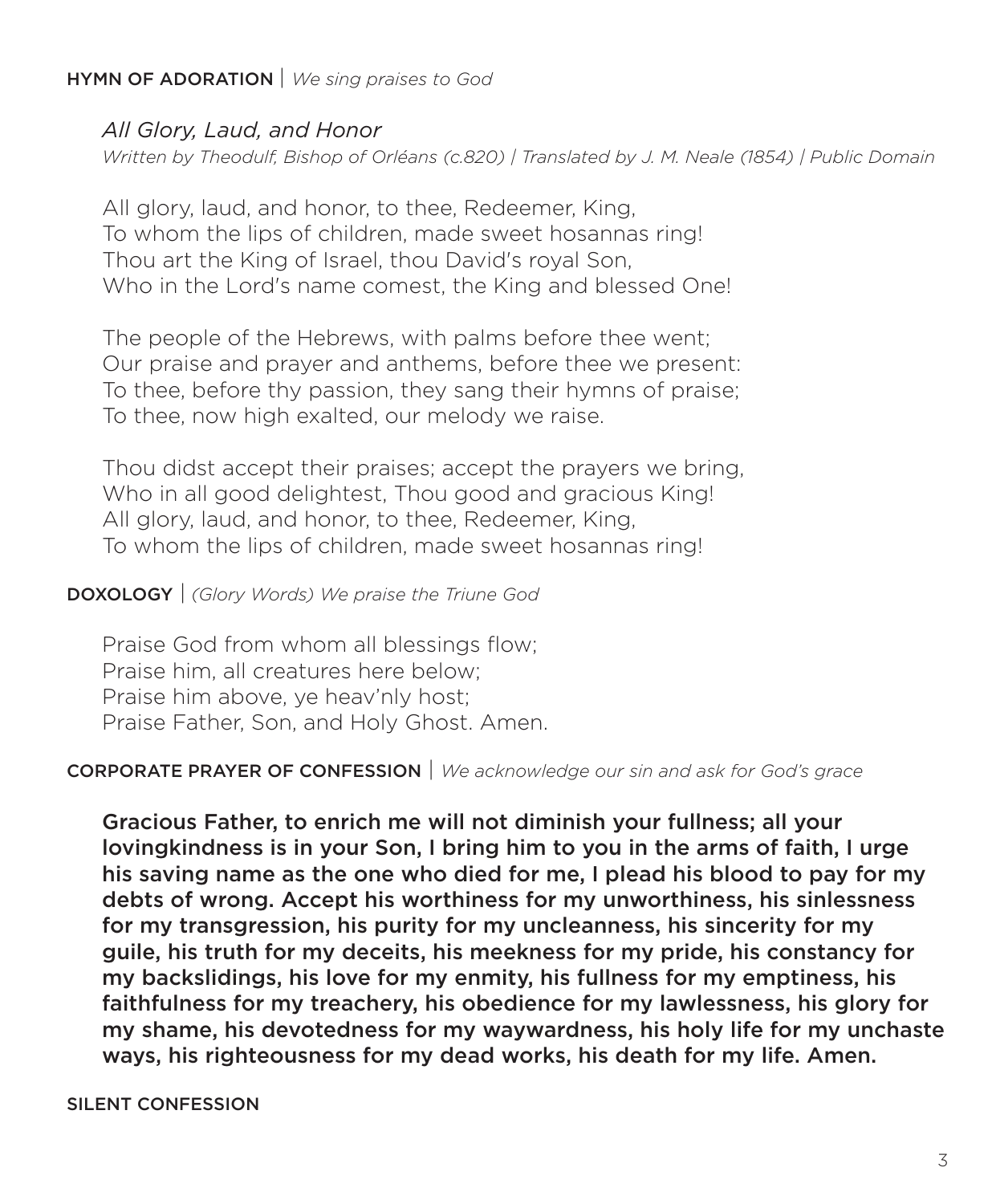*John 6:37-40*

*All that the Father gives me will come to me, and whoever comes to me I will never cast out. For I have come down from heaven, not to do my own will*  but the will of him who sent me. And this is the will of him who sent me, that *I should lose nothing of all that he has given me, but raise it up on the last day. For this is the will of my Father, that everyone who looks on the Son and believes in him should have eternal life, and I will raise him up on the last day.*

HYMN OF GRACE | *We celebrate God's gift of grace*

# *Psalm 73*

*Words by Kevin Twit & Mac Purdy | Music by Kevin Twit | Kevin Twit Music ©1995*

Surely God is good To all the pure in heart But as for me, my feet had almost slipped I nearly lost my grip For I envied, the arrogant They are free, from my burdens

Surely I, in vain, Have kept my, my heart pure And surely they are strong and free from trials While I am so confused Then I entered Your holy place Then I saw their destiny

Surely, they're cast down As those on slippery ground As dreams fade when we wake, so they become Completely swept away In my heart I was arrogant Like a beast before You

Yet always You are near You guide me by Your Word And always, my Lord God, You are my strength My portion You will be You're my refuge, my Sovereign Lord I will sing of Your awesome deeds 4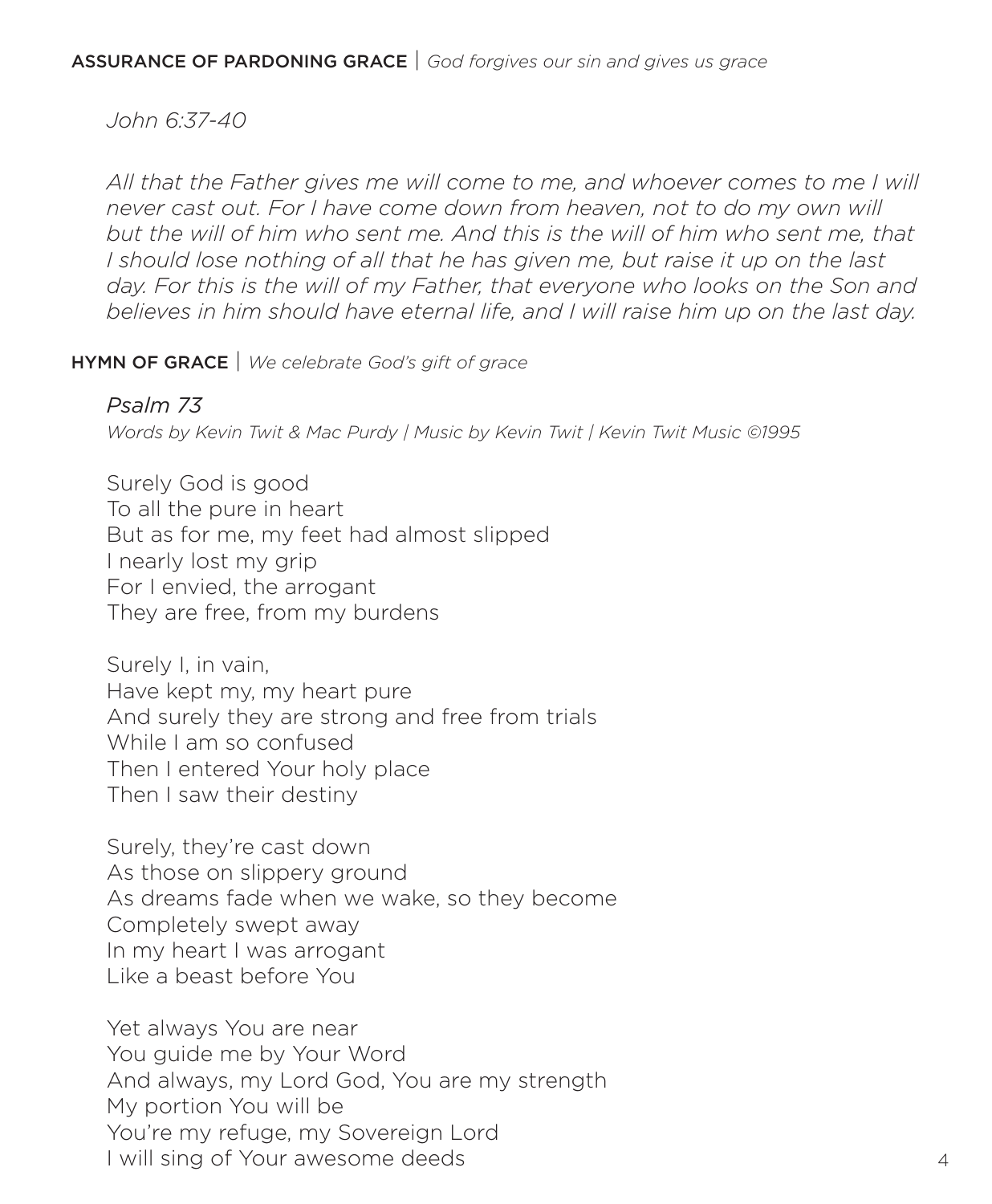You're my refuge, my Sovereign Lord I will sing of Your awesome deeds

MERCY MOMENT | *New City Fellowship*

CONFESSION OF FAITH | *We confess what we believe*

*The Heidelberg Catechism | Q14 & 15*

Can another creature  $-$  any at all  $-$  pay this debt for us?

No. To begin with, God will not punish any other creature for what a human is guilty of. Furthermore, no mere creature can bear the weight of God's eternal wrath against sin and deliver others from it.

What kind of mediator and deliverer should we look for then?

One who is a true and righteous human, yet more powerful than all creatures, that is, one who is also true God.

PASTORAL PRAYER AND LORD'S PRAYER | *We lift up our requests to God*

Our Father, who art in heaven, hallowed be Thy name. Thy kingdom come, Thy will be done on earth, as it is in heaven. Give us this day our daily bread, and forgive us our debts, as we forgive our debtors. And lead us not into temptation, but deliver us from evil. For Thine is the kingdom, and the power, and the glory forever. Amen.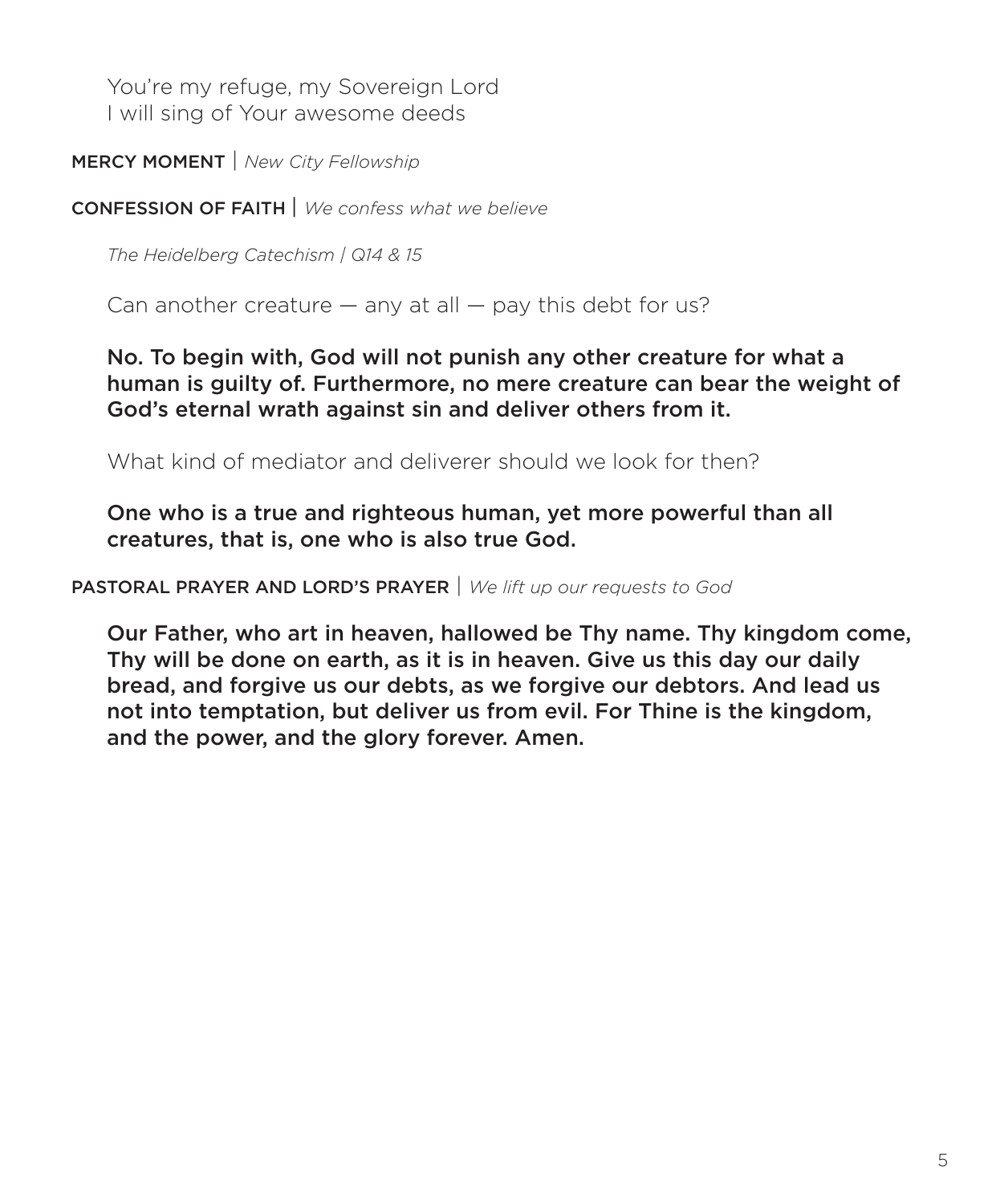## HYMN OF PREPARATION | *We prepare our hearts to hear God's Word*

# *Before the Throne of God Above*

*\*Hymn of the Month | Teaching our children great hymns of our faith Words by Charitie L. Bancroft | Music by William B. Brabury*

Before the throne of God above, I have a strong and perfect plea; A great High Priest whose name is love, Who ever lives and pleads for me. My name is graven on His hands, My name is written on His heart. I know that while in heav'n He stands, No tongue can bid me thence depart, No tongue can bid me thence depart.

When Satan tempts me to despair, And tells me of the guilt within, Upward I look and see Him there, Who made an end of all my sin. Because the sinless Savior died, My sinful soul is counted free; For God the Just is satisfied, To look on Him and pardon me, To look on Him and pardon me.

Behold Him there, the risen Lamb, My perfect, spotless Righteousness, The great unchangeable I AM, The King of glory and of grace. One with Himself, I cannot die, My soul is purchased by His blood; My life is hid with Christ on high, With Christ my Savior and my God, With Christ my Savior and my God.

## CHILDREN'S SERMON

CHILDREN'S CHURCH DISMISSAL | *Children 4 years old through 2nd grade*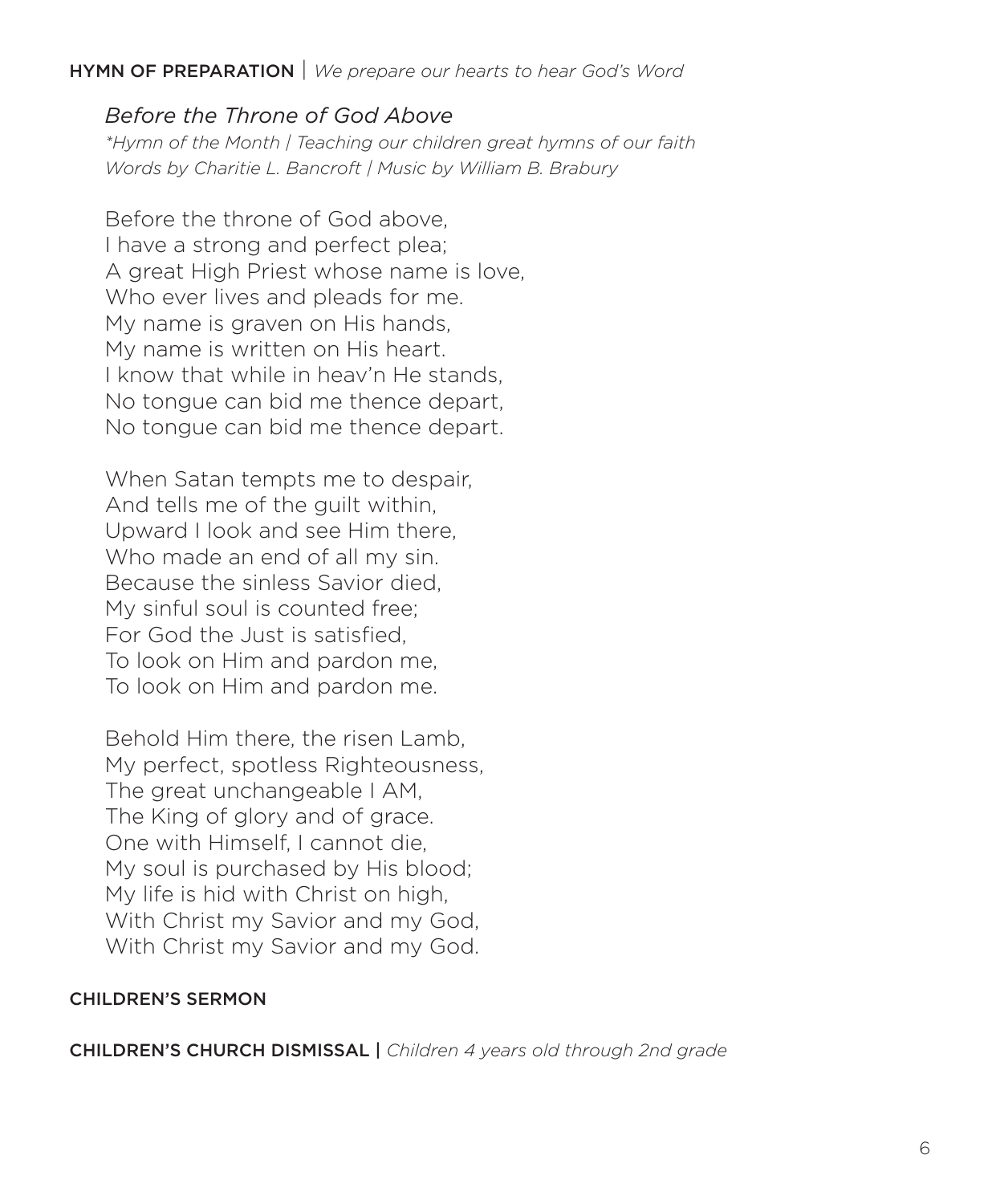## SCRIPTURE READING | *Philippians 3:8-21*

Indeed, I count everything as loss because of the surpassing worth of knowing Christ Jesus my Lord. For his sake I have suffered the loss of all things and count them as rubbish, in order that I may gain Christ <sup>9</sup>and be found in him, not having a righteousness of my own that comes from the law, but that which comes through faith in Christ, the righteousness from God that depends on faith—<sup>10</sup>that I may know him and the power of his resurrection, and may share his sufferings, becoming like him in his death, 11that by any means possible I may attain the resurrection from the dead. <sup>12</sup>Not that I have already obtained this or am already perfect, but I press on to make it my own, because Christ Jesus has made me his own. <sup>13</sup>Brothers, I do not consider that I have made it my own. But one thing I do: forgetting what lies behind and straining forward to what lies ahead, <sup>14</sup>l press on toward the goal for the prize of the upward call of God in Christ Jesus. <sup>15</sup>Let those of us who are mature think this way, and if in anything you think otherwise, God will reveal that also to you. 16Only let us hold true to what we have attained. <sup>17</sup>Brothers, join in imitating me, and keep your eyes on those who walk according to the example you have in us. <sup>18</sup>For many, of whom I have often told you and now tell you even with tears, walk as enemies of the cross of Christ. 19Their end is destruction, their god is their belly, and they glory in their shame, with minds set on earthly things. 20But our citizenship is in heaven, and from it we await a Savior, the Lord Jesus Christ, 21who will transform our lowly body to be like his glorious body, by the power that enables him even to subject all things to himself.

This is the Word of the Lord.

# **Thanks be to God.**

SERMON | Rev. Ryan Tompkins | *Straining Forward*

SERMON NOTES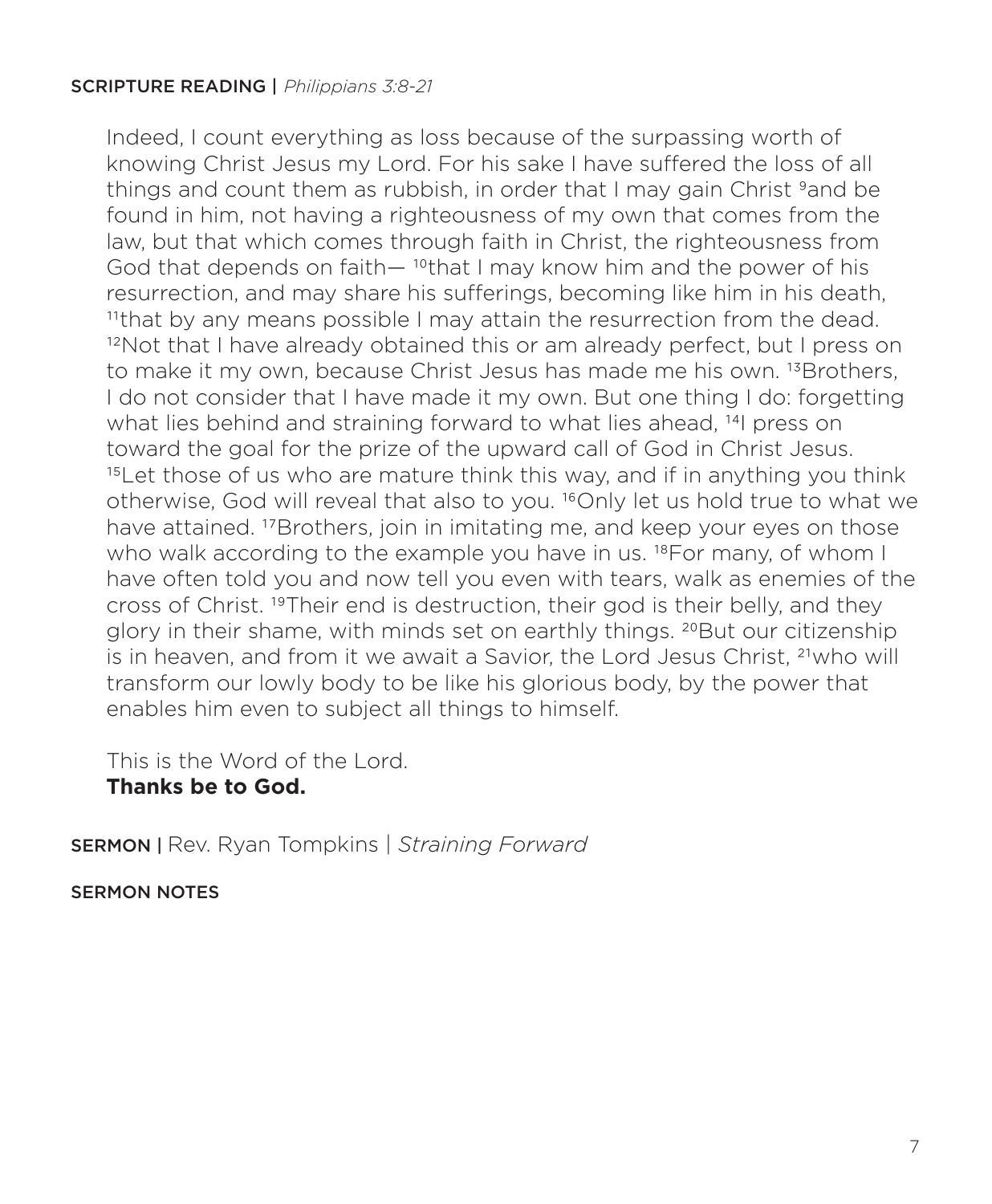## **OFFERTORY**

CELEBRATION OF THE SACRAMENT OF THE LORD'S SUPPER | *The family meal of Christians*

The Lord be with you.

# And also with you.

Lift up your hearts.

# We lift them up to the Lord.

 You are worthy, our Lord and God, to receive glory and honor and power, for you created all things, making us in your image. We praise you for your Son, our Savior Jesus Christ, who by His death on the cross and rising to new life offered the one true sacrifice for sin and obtained an eternal deliverance for His people. Therefore, we lift our voices to praise you, saying: **Holy, Holy, Holy Lord, God of power and might, heaven and earth are full of your glory. Hosanna in the highest!**

## PRAYER

 Gracious God, we thank you for these gifts of bread and wine, and pray that we who receive them, in the fellowship of the Holy Spirit, according to our Savior's word, may share in victory and eternal life.

## WORDS OF INSTITUTION

 Let us proclaim the mystery of faith: Christ has died, Christ is risen, Christ will come again. Hallelujah! Christ our Passover has been sacrificed for us. Therefore, let us keep the feast. **Hallelujah!**  The gifts of God for the people of God.  **Thanks be to God!** 

PARTAKING OF THE ELEMENTS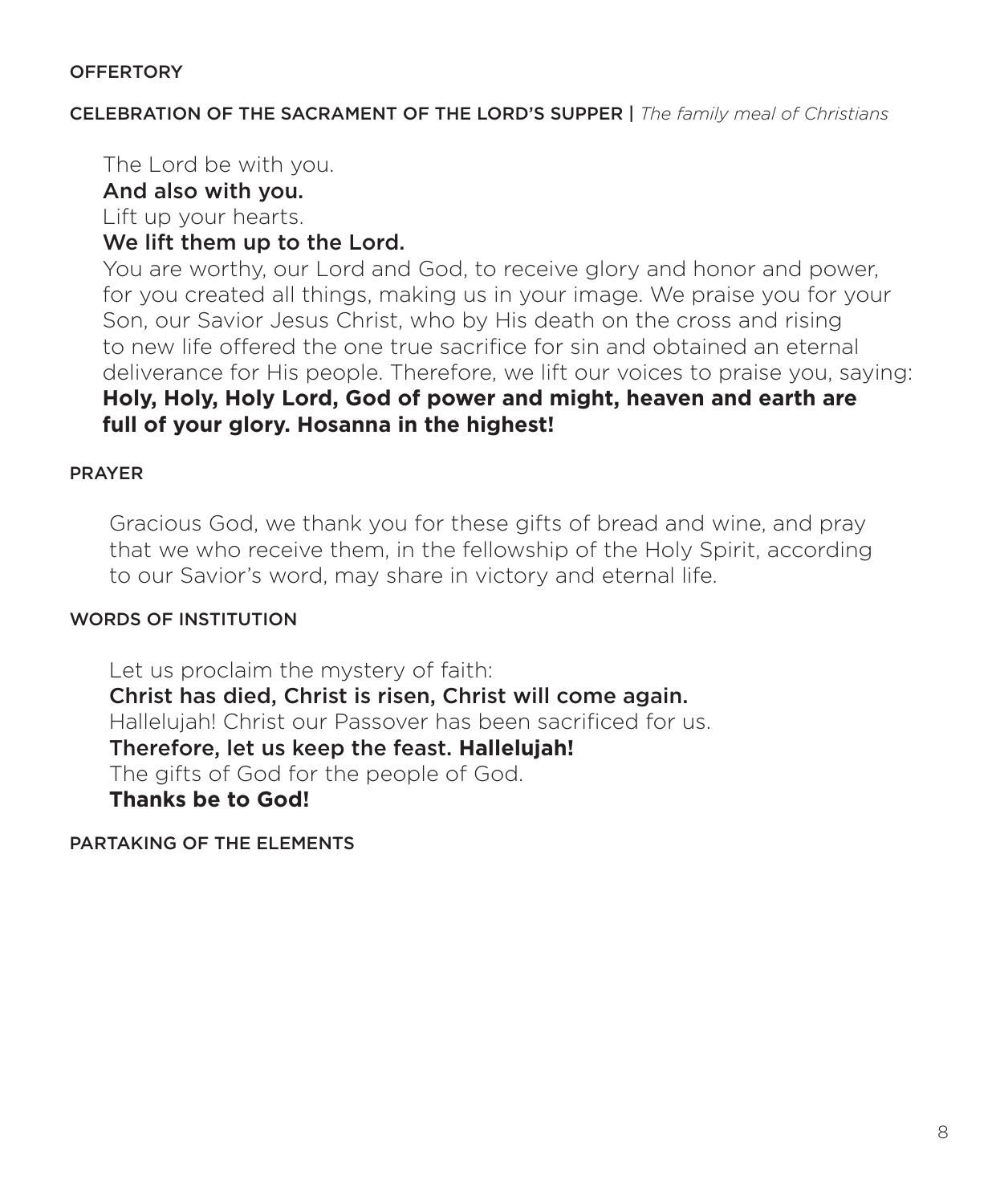*The Lord's Supper, also called Communion or the Eucharist, is the family meal of Christians. We invite followers of Jesus Christ to partake of this sacrament: those who have believed the good news, have repented of their sins, and are baptized members in good standing in the Lord's Church. If you are not a Christian, or if you are not prepared to share in this meal, we encourage you to spend this time in prayer. We hope that this time is helpful to you as you consider your relationship with Jesus Christ and with His people, the Church.*

> *Please consider offering your tithes as a physical act of worship by placing your offering in the tithe box located at the entrance to the chapel on your way back to your seat after communion.*

# *Prayer for Those Searching for Truth*

 *Lord Jesus, you claim to be the way, the truth, and the life. Grant that I might be undaunted by the cost of following you as I consider the reasons for doing so. If what you claim is true, please guide me, teach me, and open to me the reality of who you are. Give me an understanding of you that is coherent, convincing, and that leads to the life that you promise. Amen.*

# *Prayer for Awakening*

 *Lord Jesus, I have heard from the Bible for years, and have been in church for years, but very little of this seems real to me. Please show me the reality of what you are saying. Unnerve me with the badness of the bad news. Enthrall me with the goodness of the good news. Make what is familiar seem new. Amen.*

## *Prayer of Belief*

 *Lord Jesus, I admit that I am weaker and more sinful than I ever before believed, but through you I am more loved and accepted than I ever dared to hope. I thank you for paying my debt, bearing my punishment on the cross, and offering forgiveness and new life. Knowing that you have been raised from the dead, I turn from my sins and receive you as Savior and Lord. Amen.*

## *Prayer for Covenant Children*

 *Lord Jesus, thank you for giving me the opportunity to grow up in a Christian family where I am surrounded by the good news of the gospel. Help me to grow in my understanding of who you are and what you have done for me on the cross. Help me learn what it means for me to turn from my sins and trust in you alone for my salvation. Teach me what it means to follow you as one of your disciples. Amen.*

## *Prayer for Those Struggling Against Sin*

 *Lord Jesus, give me the ability to see in you the fulfillment of all my needs and desires, and help me to turn from every false source of satisfaction to feed on you, the true and living bread. Enable me to lay aside the sin that clings so closely to me, and run with perseverance the race that you have set before me, looking only to you, the author and perfecter of my faith. Amen.*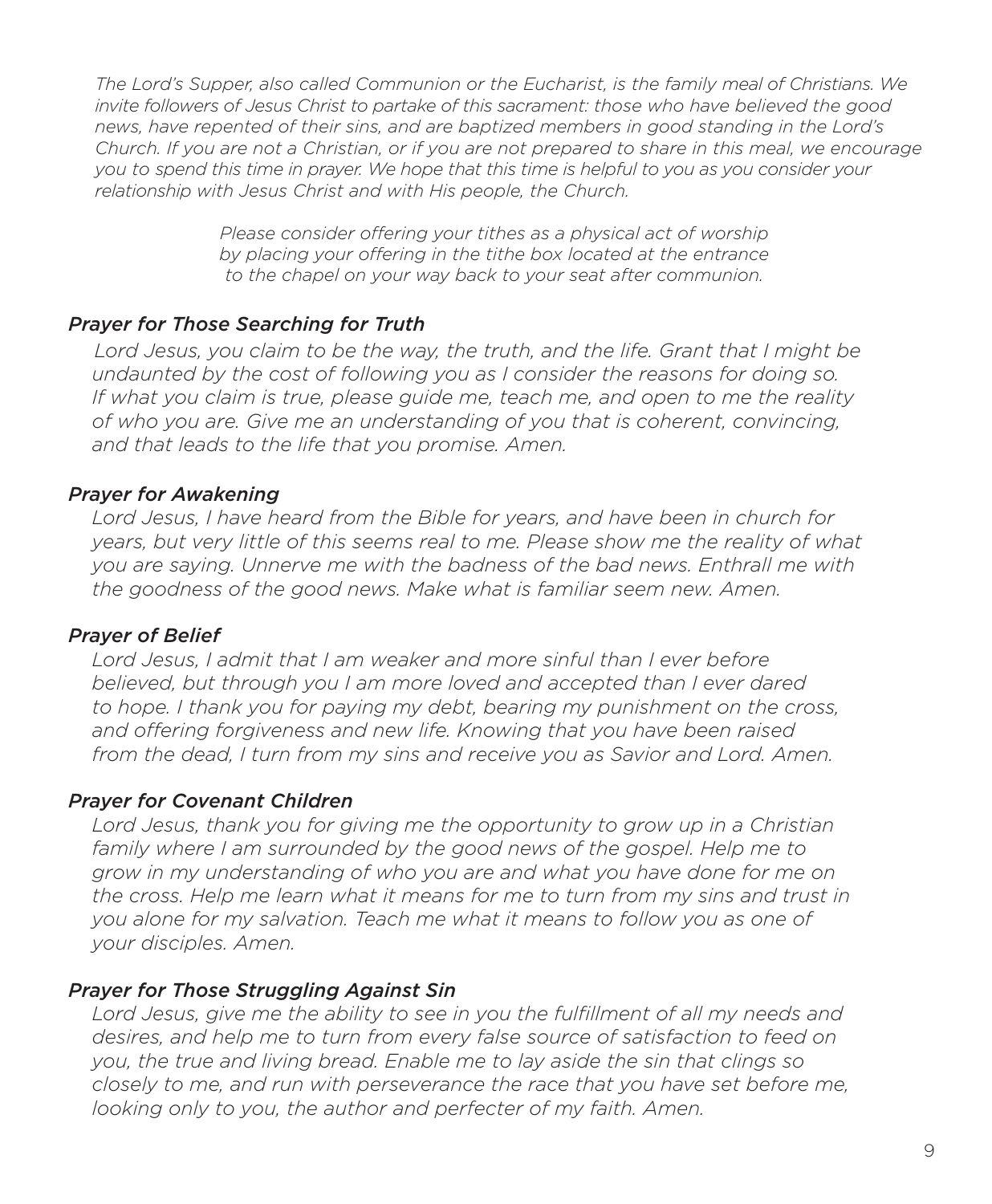# COMMUNION HYMN | *We celebrate the family meal of Christians*

## *On Jordan's Stormy Banks*

*Words by Samuel Stennett | Music by Christopher Miner | Christopher Miner Music ©1997*

On Jordan's stormy banks I stand, and cast a wishful eye To Canaan's fair and happy land, where my possessions lie.

All o'er those wide extended plains, shines one eternal day; There God the Son forever reigns, and scatters night away.

I am bound (I am bound) I am bound (I am bound) I am bound for promised land; I am bound (I am bound) I am bound (I am bound) I am bound for promised land.

No chilling winds nor poisonous breath can reach that healthful shore; Sickness, sorrow, pain and death, are felt and feared no more.

I am bound (I am bound) I am bound (I am bound) I am bound for promised land; I am bound (I am bound) I am bound (I am bound) I am bound for promised land.

When shall I reach that happy place, and be forever blessed? When shall I see my Father's face, and in His bosom rest?

I am bound (I am bound) I am bound (I am bound) I am bound for promised land; I am bound (I am bound) I am bound (I am bound) I am bound for promised land.

### GLORIA PATRI | *(Glory to the Father) We praise the Triune God*

Glory be to the Father, and to the Son and to the Holy Ghost: As it was in the beginning, is now, and ever shall be, world without end. Amen.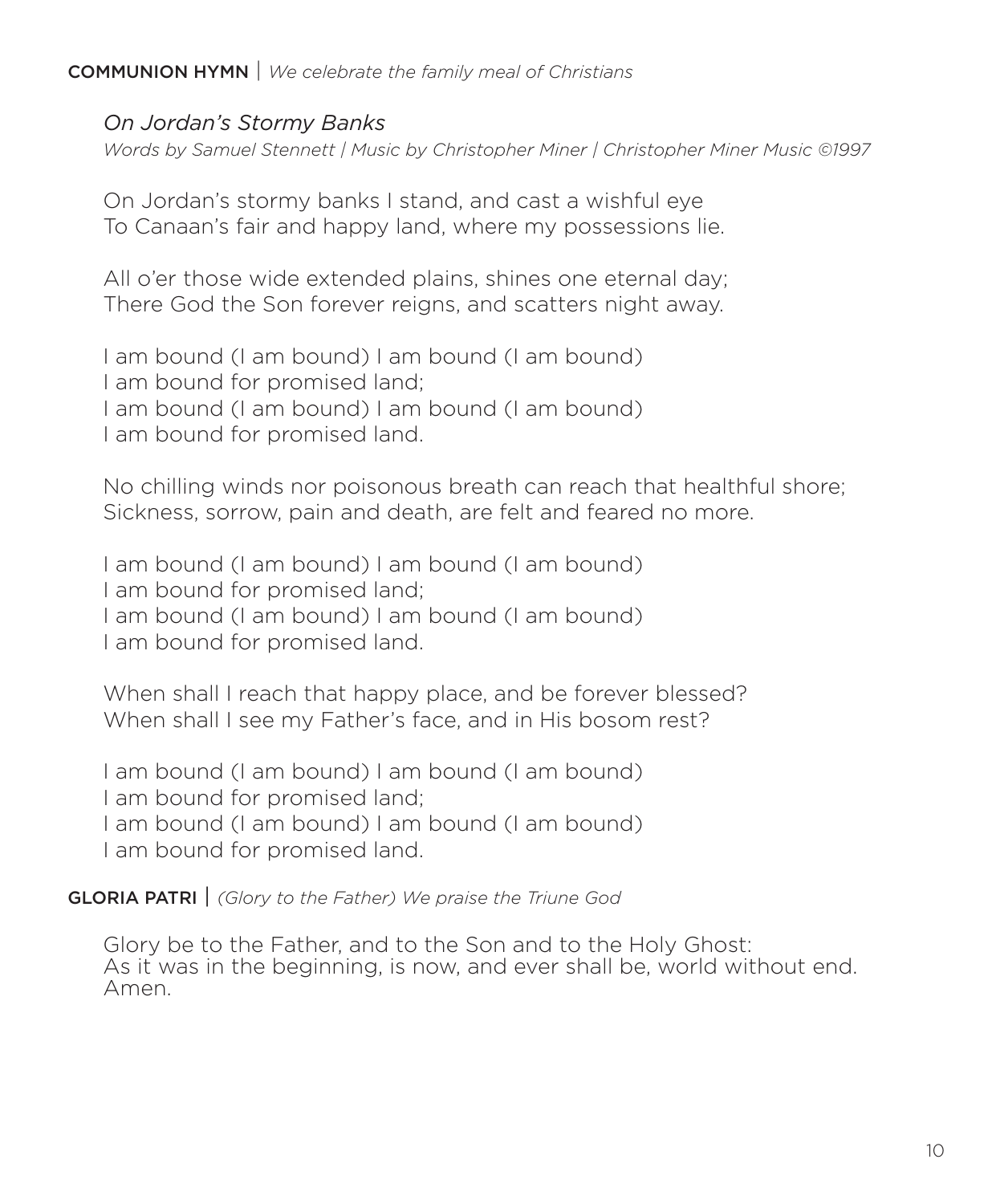BENEDICTION | *God sends us out into the world with His blessing*

*2 Corinthians 13:11*

*Finally, brothers, rejoice. Aim for restoration, comfort one another, agree with one another, live in peace; and the God of love and peace will be with you.*

# DISMISSAL | *God sends us out into the world*

Let us go forth to serve the world as those who love our Lord and Savior Jesus Christ. Thanks be to God!

# DISCUSSION QUESTIONS

- 1. Review Philippians 3:8-11. Why does Paul suffer the loss of all things for the sake of gaining Christ? According to Paul, what does that look like?
- 2. Consider Philippians 3:12-14. Paul has not yet attained the resurrection from the dead, but he presses on to make it his own. What does this mean and what does it look like in your life?
- 3. Consider Philippians 3:18-19. Who are the enemies of the cross of Christ? What makes them enemies? Do you share anything in common with them?
- 4. Consider Philippians 3:20-21. How does this hope inform your walk with Christ?
- 5. What is your takeaway from this passage?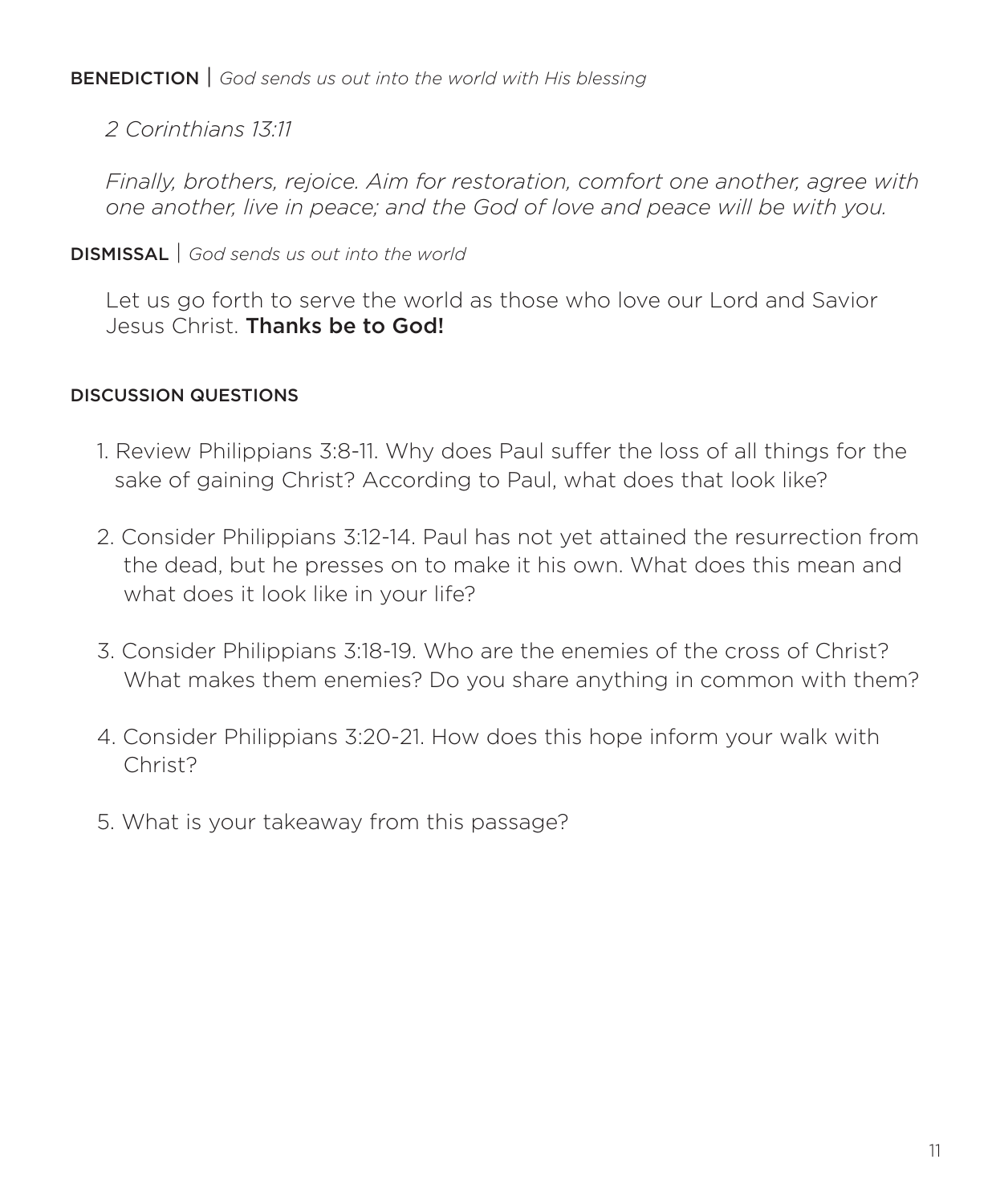## CALENDAR AT A GLANCE

Sunday, February 27 *Youth Volunteer Sunday*

### Tuesday, March 1

6:30am Men's Bible Study | Cindi's Deli 9:30am Women's Morning Bible Study | Dawson Residence

## Wednesday, March 2

7pm Women's Evening Bible Study | Nelson Residence

## Sunday, March 6

9am Youth Group | Room 118 | Room 135 Elementary Sunday School | Room 200

## Tuesday, March 8

6:30am Men's Bible Study | Cindi's Deli 9:30am Final Women's Morning Study | Dawson Residence

## Wednesday, March 9

7pm Final Women's Evening Study | Nelson Residence

## Sunday, March 13

Immediately following service Congregational Meeting | Sanctuary

Tuesday, March 15 No Men's Bible Study this week

# Sunday, March 20

9am Youth Group | Room 118 | Room 135 Elementary Sunday School | Room 200

Tuesday, March 22 6:30am Men's Bible Study | Cindi's Deli

Thursday, March 24 12pm Men's Lunch | Hopdoddy's McKinney Ave

Sunday, March 27 Youth Volunteer Sunday

Tuesday, March 29 6:30am Men's Bible Study | Cindi's Deli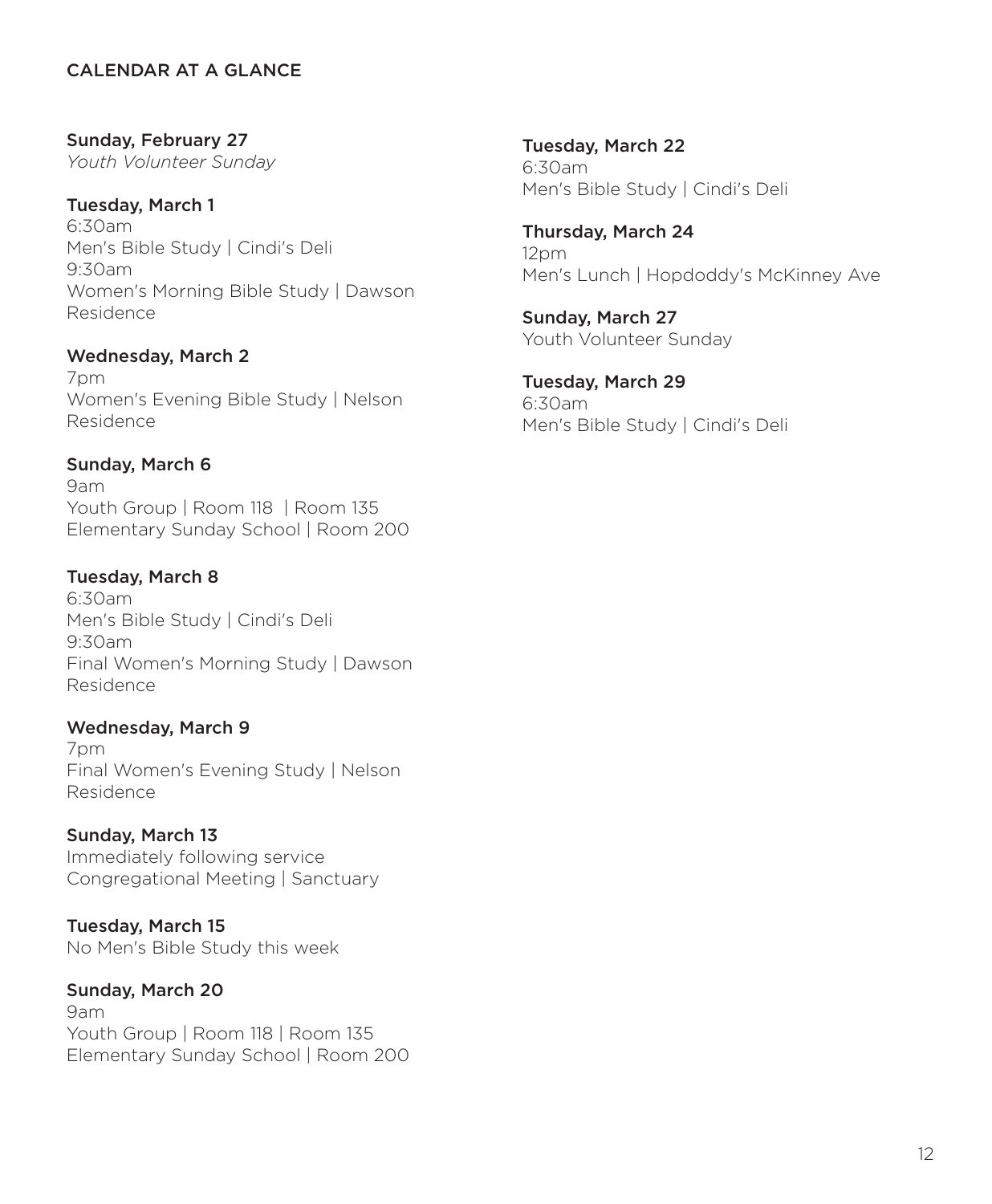## **ANNOUNCEMENTS**

#### *Congregational Meeting*

On Sunday, March 13th, immediately following the worship service, Mercy Presbyterian Church will have a congregational meeting. The business to be conducted at this meeting is the election of Mr. Tim Swindell to the office of ruling elder. If the church fails to reach a quorum on March 13<sup>th</sup>, the congregational meeting will be held on March 20<sup>th</sup>.

#### *Infants and Children*

A mother's room is available for feeding and calming infants; it is located in the office space just outside the left exit door in the sanctuary.

Nursery is available for infants (Nursery Room) and toddlers (Room 135). Children's Church (4 years-2<sup>nd</sup> Grade) meets weekly during the sermon in Room 200. Elementary Sunday School ( $3^{rd}$ -5<sup>th</sup> Grade) meets on 1<sup>st</sup> and  $3^{rd}$  Sundays from 9-10am. Contact Emily Freeman at emily@mercydallas.com for more information.

### *Youth Group*

#### 3/6, 3/20

Youth Group meets on the 1<sup>st</sup> and 3<sup>rd</sup> Sundays at 9am.  $8<sup>th</sup>$  - 12<sup>th</sup> in Room 118 and  $6<sup>th</sup>$  & 7<sup>th</sup> in Room 135. Each 4<sup>th</sup> Sunday, youth have the opportunity to serve as part of the Set Up or Welcome Team. For more information, contact Josh and Hannah Patch at youth@mercydallas.com.

#### *Women's Ministry*

Tuesday Morning Bible Study: January 25<sup>th</sup> - March 8<sup>th</sup> from 9:30-11am at the Dawson residence (childcare available upon request). Wednesday Evening Bible Study: January 26<sup>th</sup> -March 9th from 7-8:30pm at the Nelson residence. Please let Joanna Dawson (women@mercydallas.com) know if you would like to join one of the two studies.

### *Men's Ministry*

The Men's Bible Study is studying the book of James every Tuesday morning from 6:30-7:30 at Cindi's Deli (11111 N US 75-Central Expy. Dallas, TX 75243). The next men's lunch is Thur. 3/24 from 12-1pm at Hopdoddy's on McKinney Ave. Contact church@mercydallas.com for further information.

### *Community Groups*

Community Groups are a vital part of Mercy's ministry and worship. If you are interested in joining a community group, please contact Jessica Nokes (jessica@mercydallas.com) for further information.

### *Serve at Mercy*

Sunday morning volunteers are critical to the work and worship of Mercy. Contact Jessica at jessica@mercydallas.com for more information or to sign up.

### *Interested In Joining Mercy?*

If you are interested in joining Mercy Presbyterian, please contact Jessica Nokes at jessica@mercydallas.com for information on next steps.